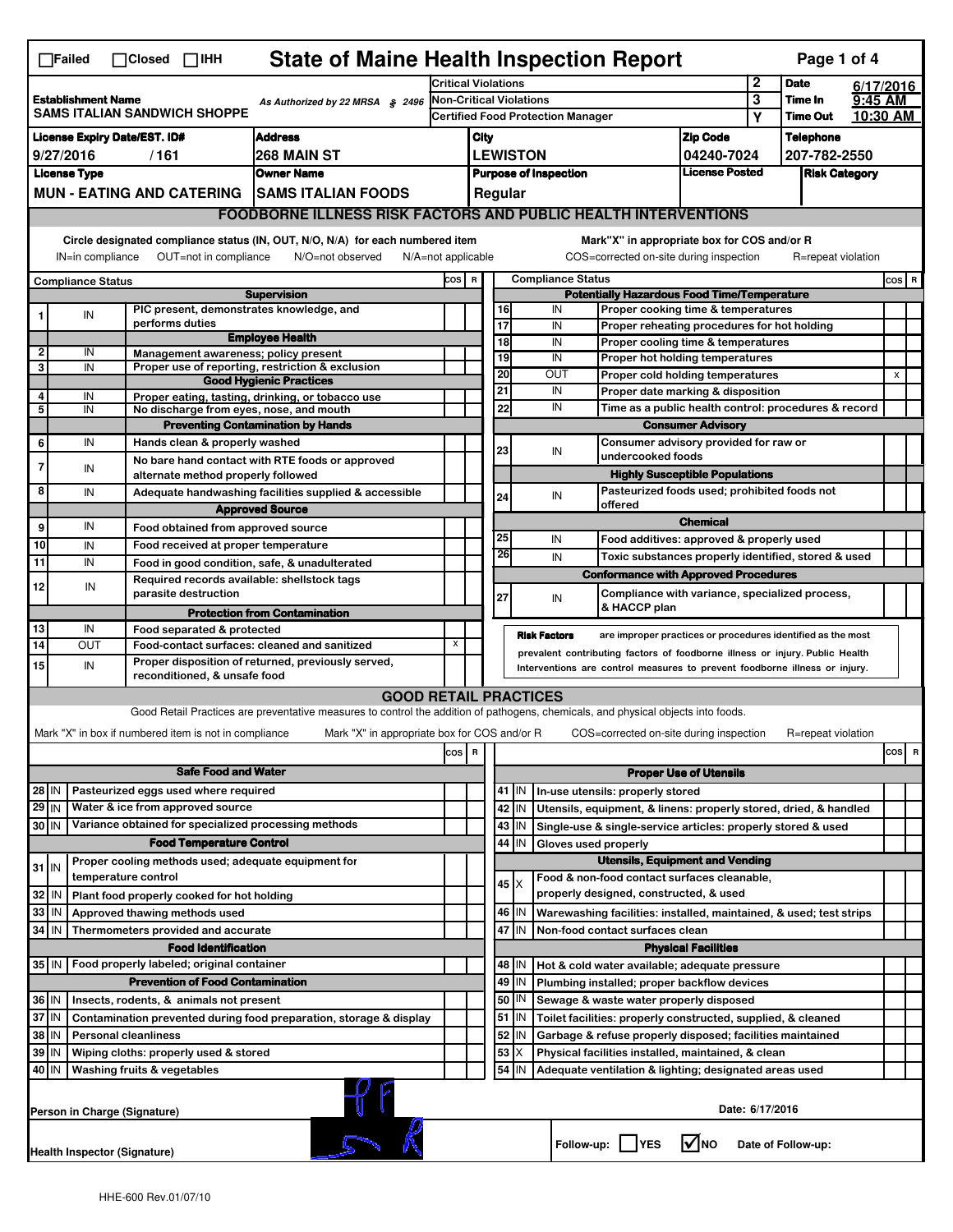|                                                                                    | <b>State of Maine Health Inspection Report</b> |                                 | Page 2 of 4 |                                 |              |                   |                        |                                  |
|------------------------------------------------------------------------------------|------------------------------------------------|---------------------------------|-------------|---------------------------------|--------------|-------------------|------------------------|----------------------------------|
| <b>Establishment Name</b>                                                          | As Authorized by 22 MRSA<br>\$2496             |                                 |             |                                 |              | 6/17/2016<br>Date |                        |                                  |
| <b>SAMS ITALIAN SANDWICH SHOPPE</b>                                                |                                                |                                 |             |                                 |              |                   |                        |                                  |
| License Expiry Date/EST. ID#<br><b>Address</b><br>9/27/2016<br>/161<br>268 MAIN ST |                                                |                                 |             | City / State<br><b>LEWISTON</b> |              | /ME               | Zip Code<br>04240-7024 | <b>Telephone</b><br>207-782-2550 |
|                                                                                    |                                                | <b>Temperature Observations</b> |             |                                 |              |                   |                        |                                  |
| Location                                                                           | <b>Temperature</b>                             |                                 |             |                                 | <b>Notes</b> |                   |                        |                                  |
| hot ater                                                                           | 110                                            | handsink                        |             |                                 |              |                   |                        |                                  |
| walk-in cooler                                                                     | 40                                             |                                 |             |                                 |              |                   |                        |                                  |
| meatballs                                                                          | 140 plus                                       | hh                              |             |                                 |              |                   |                        |                                  |
| hot water                                                                          | 110                                            | 3 bay sink                      |             |                                 |              |                   |                        |                                  |
| tuna                                                                               | 46                                             |                                 |             |                                 |              |                   |                        |                                  |
| turkey lower sandwich bar                                                          | 39                                             |                                 |             |                                 |              |                   |                        |                                  |
| chix sala top sandwich                                                             | 45                                             |                                 |             |                                 |              |                   |                        |                                  |
| milk                                                                               | 40                                             |                                 |             |                                 |              |                   |                        |                                  |
| tomato sauce pizza bar                                                             | 41                                             |                                 |             |                                 |              |                   |                        |                                  |

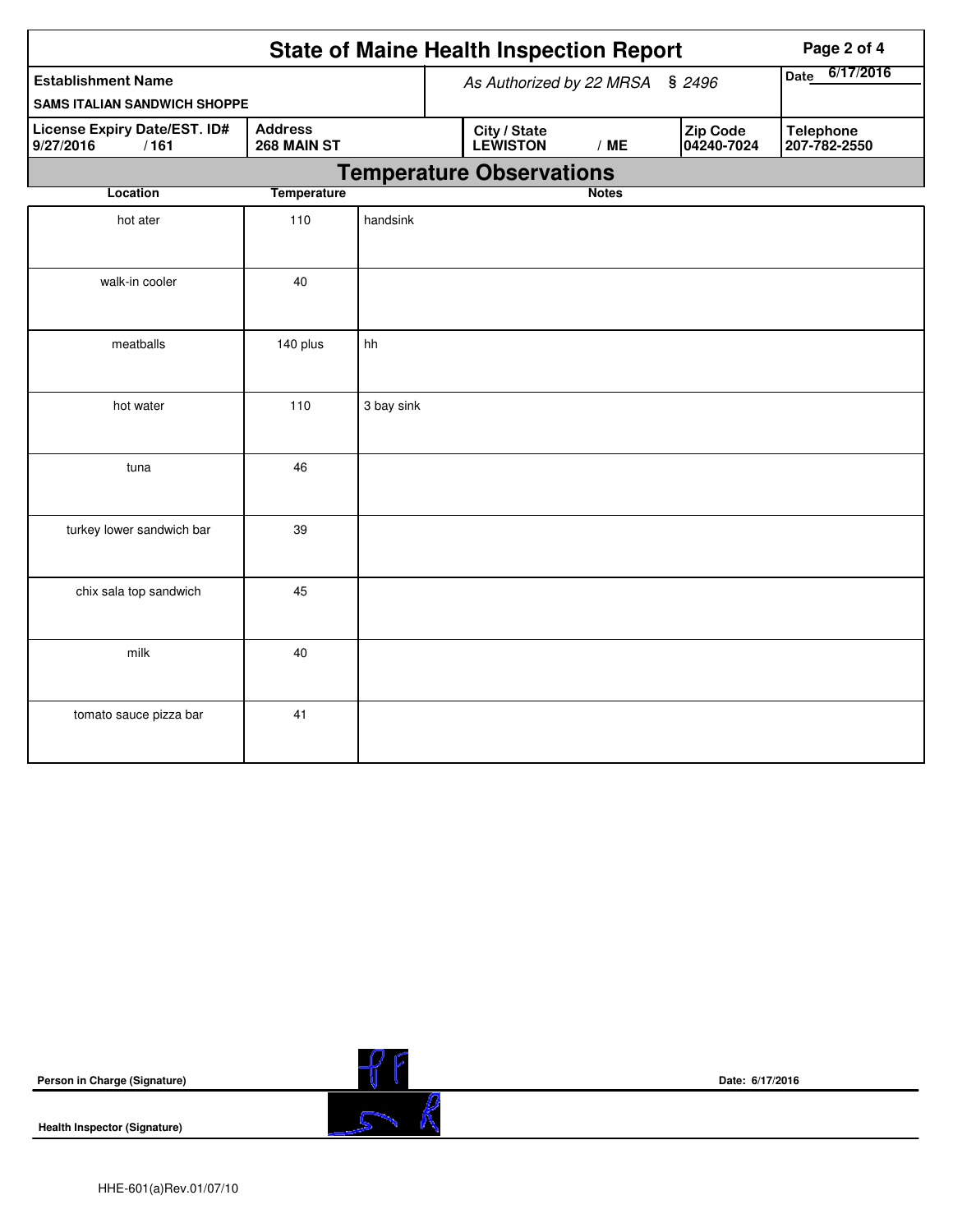|                                                                                                                                                    | Page 3 of 4                                                  |                                 |           |                               |                   |  |  |  |  |
|----------------------------------------------------------------------------------------------------------------------------------------------------|--------------------------------------------------------------|---------------------------------|-----------|-------------------------------|-------------------|--|--|--|--|
| <b>Establishment Name</b>                                                                                                                          |                                                              |                                 |           |                               | 6/17/2016<br>Date |  |  |  |  |
| <b>SAMS ITALIAN SANDWICH SHOPPE</b>                                                                                                                |                                                              |                                 |           |                               |                   |  |  |  |  |
| License Expiry Date/EST. ID#<br>9/27/2016<br>/161                                                                                                  | <b>Address</b><br>268 MAIN ST                                | City / State<br><b>LEWISTON</b> | <b>ME</b> | <b>Zip Code</b><br>04240-7024 |                   |  |  |  |  |
| <b>Observations and Corrective Actions</b>                                                                                                         |                                                              |                                 |           |                               |                   |  |  |  |  |
| Violations cited in this report must be corrected within the time frames below, or as stated in sections<br>8-405.11 and 8-406.11 of the Food Code |                                                              |                                 |           |                               |                   |  |  |  |  |
| 14: 4-601.11.(A): C: Equipment food-contact surfaces and utensils are not clean to sight and touch.                                                |                                                              |                                 |           |                               |                   |  |  |  |  |
| INSPECTOR NOTES: clean slicer-corrected on site                                                                                                    |                                                              |                                 |           |                               |                   |  |  |  |  |
|                                                                                                                                                    | 20: 3-501.16.(A).(2): C: PHF not maintained at 41 F or less. |                                 |           |                               |                   |  |  |  |  |
| INSPECTOR NOTES: chicken salad and tuna salad sandwich bar between 56 & 46 degrees corretced on site                                               |                                                              |                                 |           |                               |                   |  |  |  |  |
| 45: 4-204.12: N: Equipment openings, closures and deflectors are improperly designed and constructed.                                              |                                                              |                                 |           |                               |                   |  |  |  |  |
| INSPECTOR NOTES: replace split door seal freezer                                                                                                   |                                                              |                                 |           |                               |                   |  |  |  |  |
| 53: 6-201.13.(A): N: Floor and wall junctures are not enclosed and sealed.                                                                         |                                                              |                                 |           |                               |                   |  |  |  |  |
| INSPECTOR NOTES: install cove base where missing                                                                                                   |                                                              |                                 |           |                               |                   |  |  |  |  |
| 53: 6-501.12: N: The physical facilities are not clean.                                                                                            |                                                              |                                 |           |                               |                   |  |  |  |  |
| INSPECTOR NOTES: clean back of equipment                                                                                                           |                                                              |                                 |           |                               |                   |  |  |  |  |